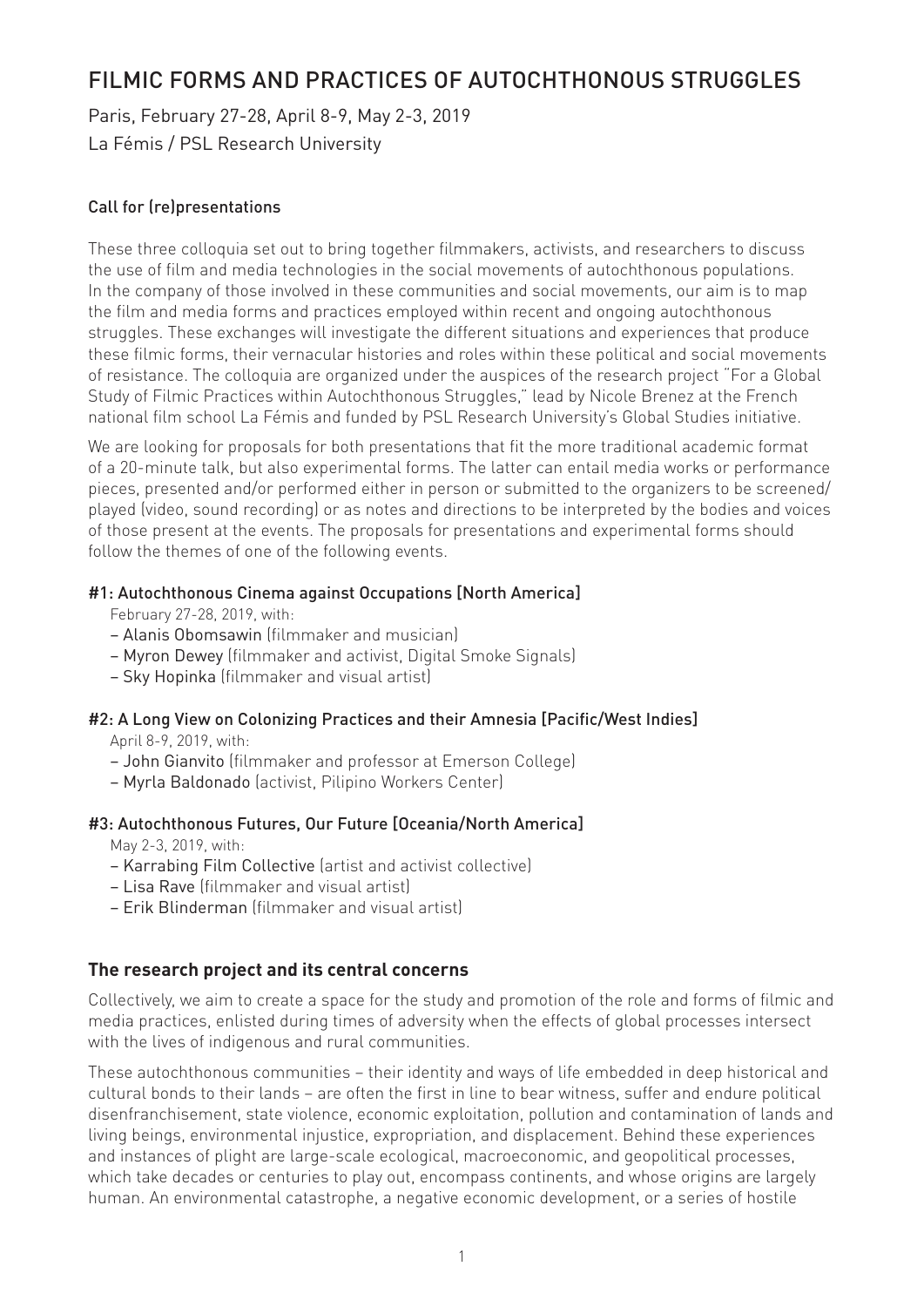political decisions can lead to situations of intense distress and struggle where autochthonous communities need to mobilize in order to ensure their existence and protect their environment. During these times of conflict, they require tools to frame and render tangible the impacts of global processes. In creating and employing compelling figurative and representational forms, the communities can make their voices heard and raise awareness about their causes, allowing them to reach society at large, which bears a great share of responsibility in begetting and sustaining large-scale processes. Since the 1960s, many of these communities have made use of various media practices as a way to document and engage with the struggles they are involved in.

We are interested in studying how the act of image and sound making becomes a part of the dynamic of the struggle; what effect do the filmic and media practices have on the course of the struggle; how are the figurative and representational forms conceived and adapted to the particular situation; in what ways does the community participate in or influence the process of devising these forms; how are the works lent a historical depth, given a sense of the larger processes at work, while also conveying the urgency of the situation; how and where are the resulting works distributed and what is their effect both within the community and outside?

## **Colloquia**

## Colloquium #1 – Autochthonous Cinema against Occupations [North America]

This first meeting will examine the filmic tactics developed by the autochthonous resistance movements in response to land spoliations and the extraction and transportation projects of the mining and petroleum industry. In their masterclasses, filmmaker Alanis Obomsawin of the Abenaki nation, activist and videographer Myron Dewey of the Newe-Numah and Paiute-Shoshone nations, and filmmaker Sky Hopinka of the Ho-Chunk and Pechanga nations, will reflect on the confrontations between autochthonous communities and armed forces in Oka, in 1990, and at Standing Rock, between 2015 and 2017. Both the Oka Crisis and the Dakota Access Pipeline protests at once lay bare the willingness of the government to forcefully deprive the autochthonous communities of their rights and demonstrate how employing filmic practices and media tactics allows the communities to represent themselves and their plight. The proposals for this section could focus on filmic practices developed during these ongoing struggles or on the diversity of filmic forms related to intertribal and pan-Amerindian political movements in North America.

## Colloquium #2 – A Long View on Colonizing Practices and their Amnesia [Pacific/West Indies]

These two days will be dedicated to the constitution of a first cartography and chronology of filmic practices that document the ongoing autochthonous struggles in the regions historically marked by the colonial influence and practices of the United States. Collective amnesia regarding the colonial history of the Philippines will be the starting point of this colloquium. Filmmaker and professor of visual and media arts at Emerson College, John Gianvito will discuss the films where he explores the political and visual history of American imperialism. Activist Myrla Baldonado, one of the founders of the NGO People's Task Force for Bases Clean-Up (PTFBC) in the Philippines, will present the history of collective local and international mobilizations against the U.S. military bases Clark and Subic. The conversation will then be extended to all contemporary autochthonous struggles in the Pacific region and the West Indies: Okinawa, Micronesia, Philippines, Hawaii, Puerto Rico. We are inviting proposals that will take an empirical or historical (from 1980 to today) perspective on those issues. Special attention will be given to proposals dealing with social mobilizations against American bases, on filmic practices of contemporary environmental struggles in the Pacific or Caribbean regions, as well as on insurgent movements in the southern Philippines.

#### Colloquium #3 – Autochthonous Futures, Our Future [Oceania/North America]

During this last meeting, we will reflect on the filmic, collective, and essayistic forms that represent the present-day experiences of autochthonous communities in contexts marked by the contamination of ancestral lands and the displacement of populations, and that also explore and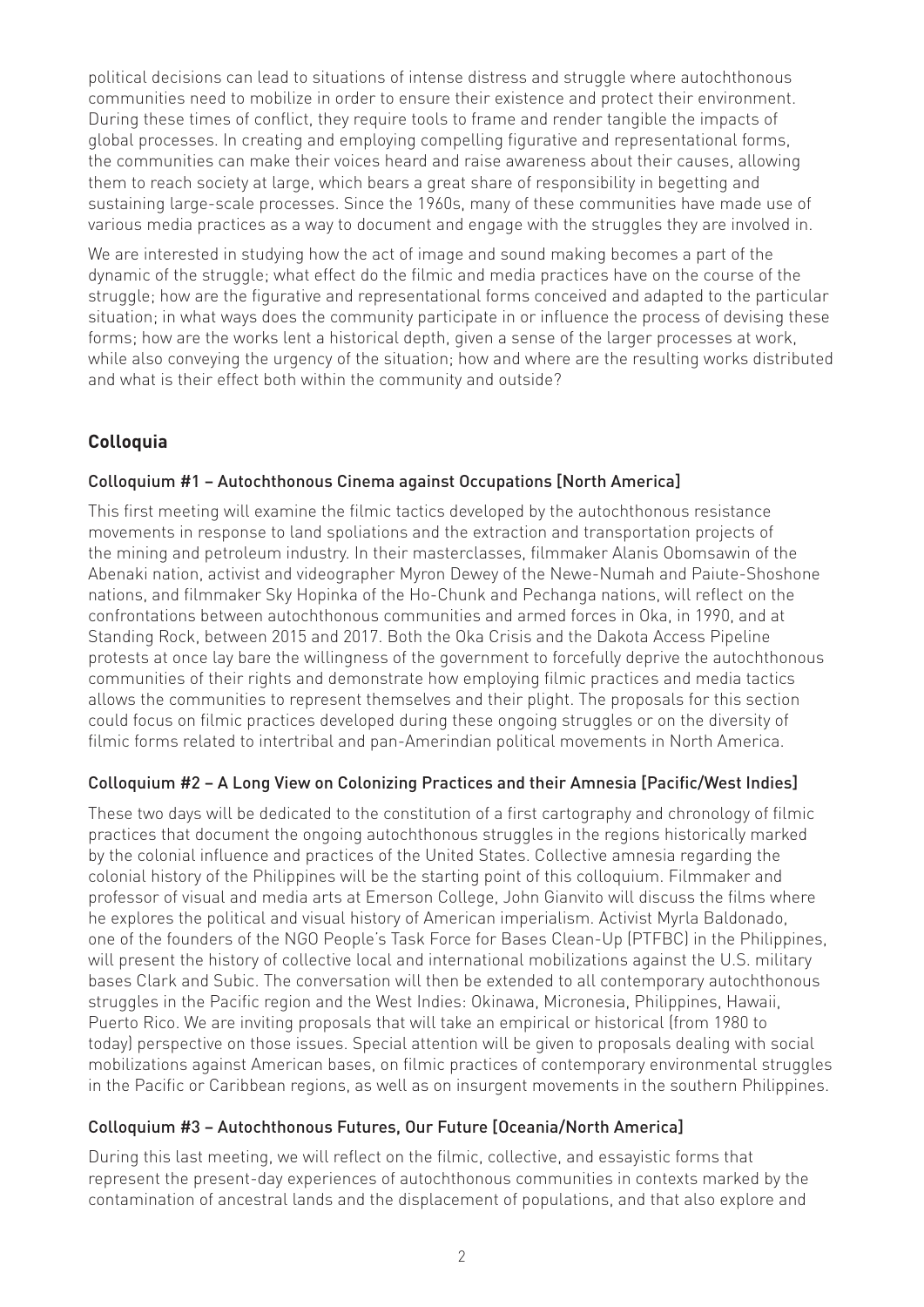employ alternative narratives, forms of history, and ideas of coexistence. Karrabing Film Collective will present its work borne of its community in Northern Australia, and filmmakers Lisa Rave and Erik Blinderman will talk about their investigation on Yucca Mountain, a Western Shoshone territory in Nevada, which has been the subject of a continuous colonization process since the Ruby Valley Treaty in 1863. As part of this discussion – extended to the autochthonous peoples of Oceania and North America – the proposals could consider filmic forms that document the intensive exploitation of natural resources and the threats it poses to both autochthonous and all of our futures. Presentations exploring filmic forms that incorporate the ideas of uchronia, utopia, and futurism will be appreciated.

## **Two forms of presentation**

Our wish is to include in our discussions all possible voices. Therefore, this call is open to both academics and non-academics alike, to those who either study the issues related to this research project or those who are involved in and touched by the experiences of struggle. We thus welcome contributions that follow a traditional 20-minute academic presentation but also proposals for experimental forms where the author(s) have a wide range of means to convey ideas and experiences.

## **Academic presentations**

Besides exploring the issues articulated above, or discussing the work of one of the invited filmmakers or collectives, the academic presentations may address one or several of the following themes:

- Histories of filmic practices. A study of the practices and/or legacies (archival or other) of an individual filmmaker or an activist collective.
- Empirical and ethnographic study of filmmaking, exhibition, and reception practices.
- Issues and forms of 'visual sovereignty' (Michelle Raheja). Ethics of shooting, decision making processes relative to what and when can or cannot be represented (e.g. ceremonial rituals, behind-the-scenes deliberations).
- Technical autonomy and technological sovereignty. Filmmaking and media production in situations marked by digital divide and in the conditions of surveillance and tracking across content and social media platforms.
- Financing and distribution of films. Government funding, aboriginal media and television stations, self-financing, and the impact of these forms of production on filmmaking and the autonomy of the filmmakers.
- Appropriation and adaptation of film and media technologies. Studies on past and "new ways to indigenizing film and technology through Indigenous Eyes" (Myron Dewey).
- The historicity of images and their ability to capture the evolving conditions of autochthonous struggles. The capacity of films at once to document the urgency (occurrences of state violence) and to construct in the long run the vernacular memories of autochthonous struggles.
- Sonic ecology of struggles. Oral histories, chants and protest songs in films.
- Uchronia, utopia, futurism. The futures and alternative realities imagined, forgotten, or reinvented by the filmic practices of autochthonous struggles.

#### **Experimental forms**

We invite proposals for experimental forms that can be constituted of media works (e.g. moving image, sound), involve a performance (e.g. monologue, dialogue, reenactment, dramatization). To encourage and facilitate the participation of those who are unable to travel to Paris, we also welcome proposals for performative forms that could be staged and directed from a distance following notes submitted by the author(s). For the latter, the author(s) would have at their disposal the bodies and voices of the organizers and participants of the colloquia and the entire space where the event takes place (depending on the day, a movie theater, a conference room).